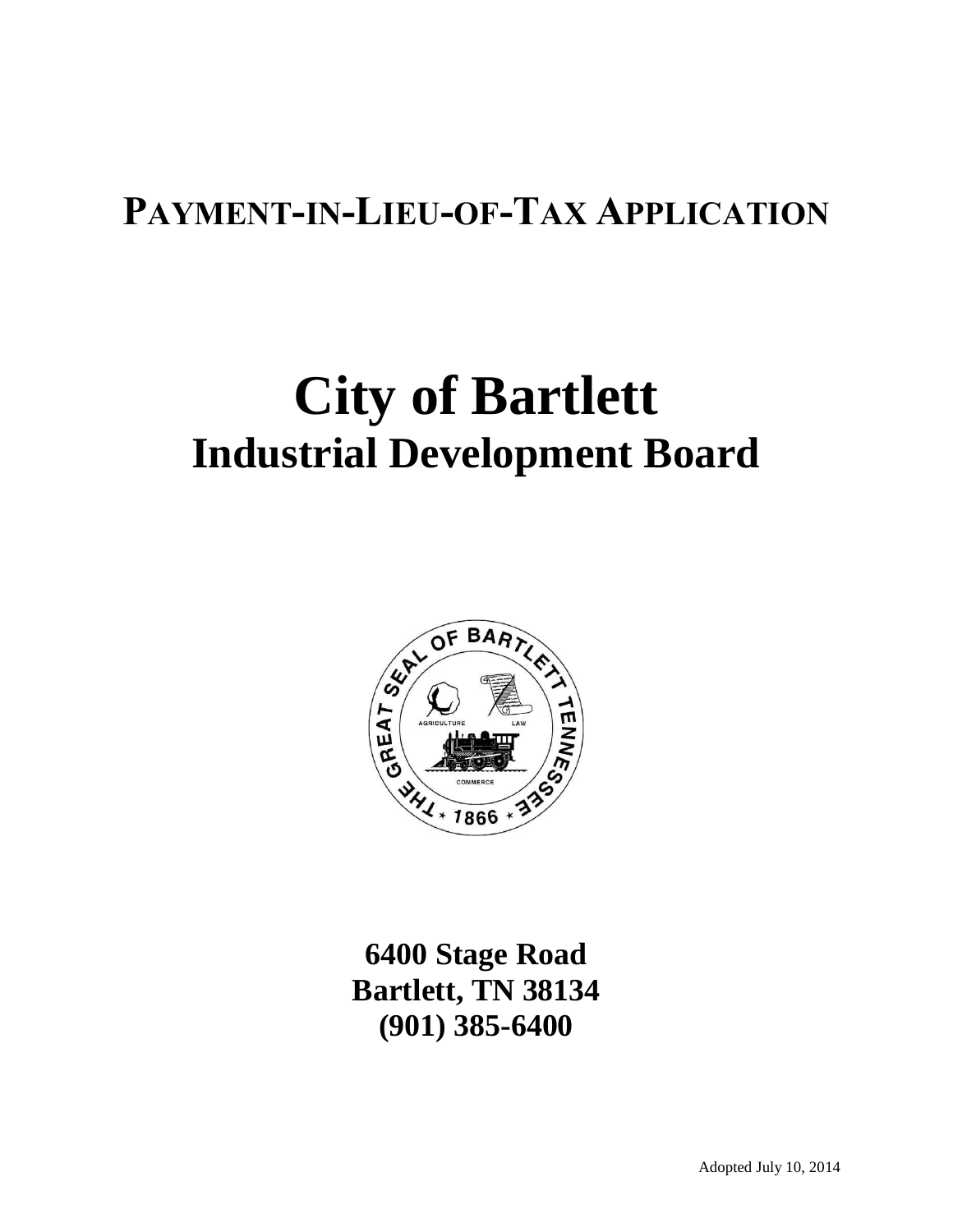#### **City of Bartlett, Tennessee Industrial Development Board - Payment-in-Lieu-of-Tax (PILOT) Program**

The City of Bartlett government, through the Bartlett Industrial Development Board of the City of Bartlett, Tennessee ("BIDB"), offers the payment-in-lieu-of-tax ("PILOT") incentive to companies expanding or locating in this community in order to stimulate business growth and foster job creation. Companies that obtain a PILOT through BIDB can pay reduced Bartlett and Shelby County real property taxes and/or personal property taxes for three or more years, depending on the project criteria established by BIDB and listed in the BIDB PILOT Program Policies and Procedures.<sup>1</sup>

#### *About the PILOT Application*

The Payment-in-Lieu-of-Tax Application provides BIDB with specific information about the Project. The information serves as the basis for fiscal analysis and overall Project evaluation.

#### *Pre-Application Meeting*

Applicants should meet with a member of the BIDB staff prior to the submission of a full PILOT Application. This meeting is to familiarize all parties with the Project and serves to inform the Applicant about the PILOT policies as well as the general submittal process. Basic application information containing estimates on the number of jobs, wages, benefits, capital investment, and potential location, should be prepared by the Applicant for this meeting.

Please note that any document provided by the Applicant to the BIDB staff or Board is subject to public disclosure pursuant to the Tennessee Public Records Act, codified at Tennessee Code Annotated section 10-7-503, et seq.

# *When is the Application Final?*

 $\overline{a}$ 

It is not uncommon for an Applicant to submit Application drafts for informational and evaluative purposes only. As conversations continue, the Applicant will submit a final version of the Application that includes all of the terms agreed to during the discussions.

*Who is Authorized to Approve the PILOT Agreement and Lease Agreement?*

<sup>1</sup> PILOT terms are generally limited to a maximum of fifteen (15) years. In addition to approval by BIDB, PILOT terms exceeding fifteen years require approval of the Shelby County Board of Commissioners and, if the Project is located in whole or in part within the City of Bartlett, approval by the Bartlett Board of Mayor and Aldermen. PILOT terms longer than twenty (20) years also require approval by the Tennessee Commissioner of Economic and Community Development and the Comptroller of the Treasury. See Tenn. Code Ann. § 7-53-  $304(b)(1)$ .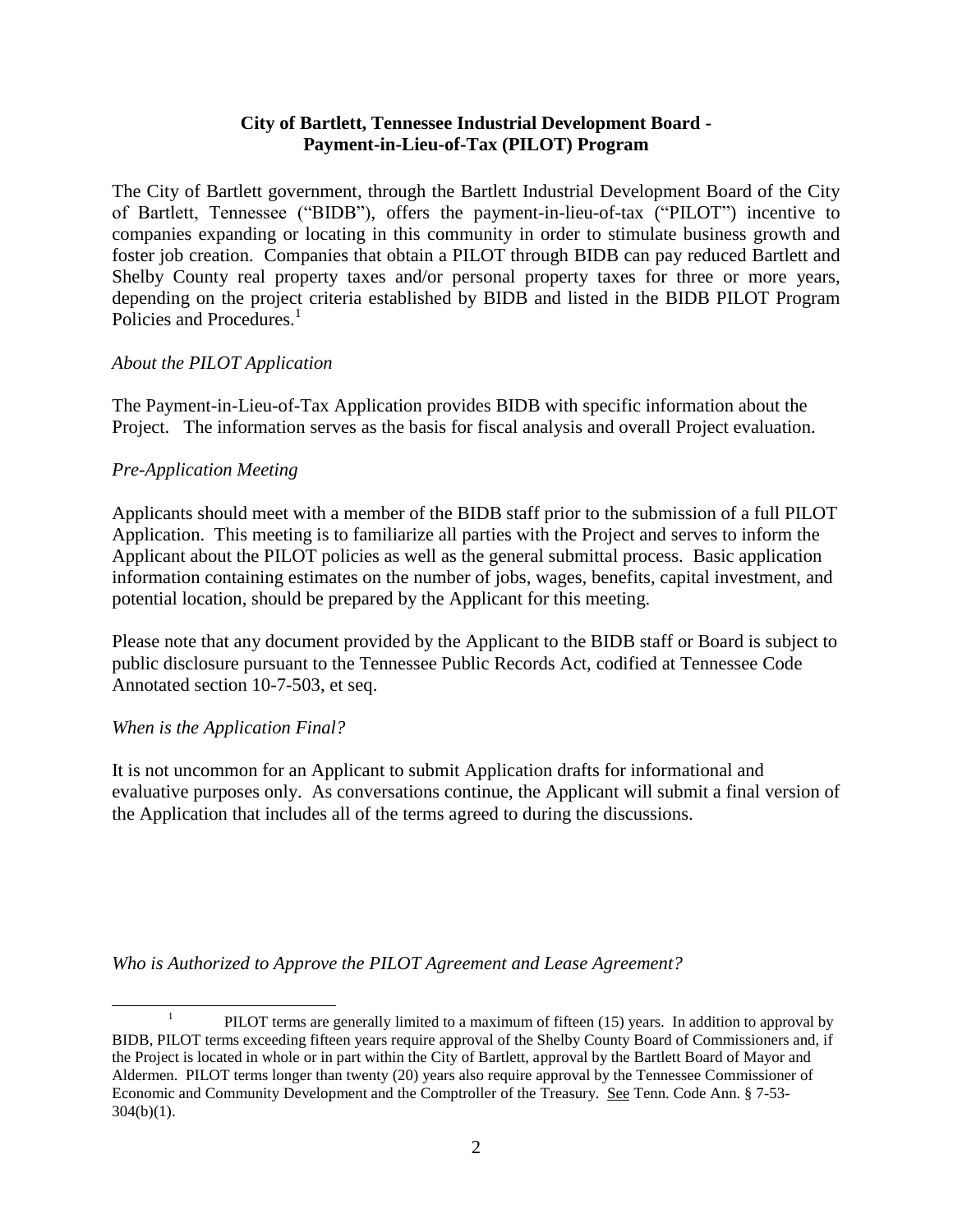The City of Bartlett and Shelby County have delegated to BIDB the power to represent Bartlett and Shelby County in discussions regarding PILOT incentives. All conversations between the BIDB and/or its agents and the Applicant should be entered into with the understanding that any and all elements of the PILOT are subject to the approval of the Board of Directors of BIDB.

#### *What Other Documents are Required for the Application?*

In addition to other documentation required as set forth in this Application form for specific types of companies and for Applicants seeking Special Incentives, all Applicants must provide the following:

- o Completed Application form;
- o Vicinity Map of the Project location;
- o Property tax record from the Shelby County Assessor's Office for the real property of the Project location, if real property benefits are being sought;
- o Audited financial statements for the most recent three (3) years;
- o Documentation demonstrating compliance with and payment of all municipal, county, state, and federal taxes due for all properties owned by the Applicant within Shelby County;
- o Certification demonstrating Applicant's compliance with Title VI of the 1964 Civil Rights Act; and
- o Company's Diversity Plan.

#### *How Many Copies of the Application Will the Industrial Development Board Need?*

**Submit one (1) electronic copy (email or CD) of the Application. The Application must be submitted at least twenty-one (21) calendar days prior to the Board meeting to be considered at the next Board meeting.** 

**All applications should be submitted to:**

**Bartlett Industrial Development Board 6400 Stage Road or ktaylor@cityofbartlett.org Bartlett, Tennessee 38134**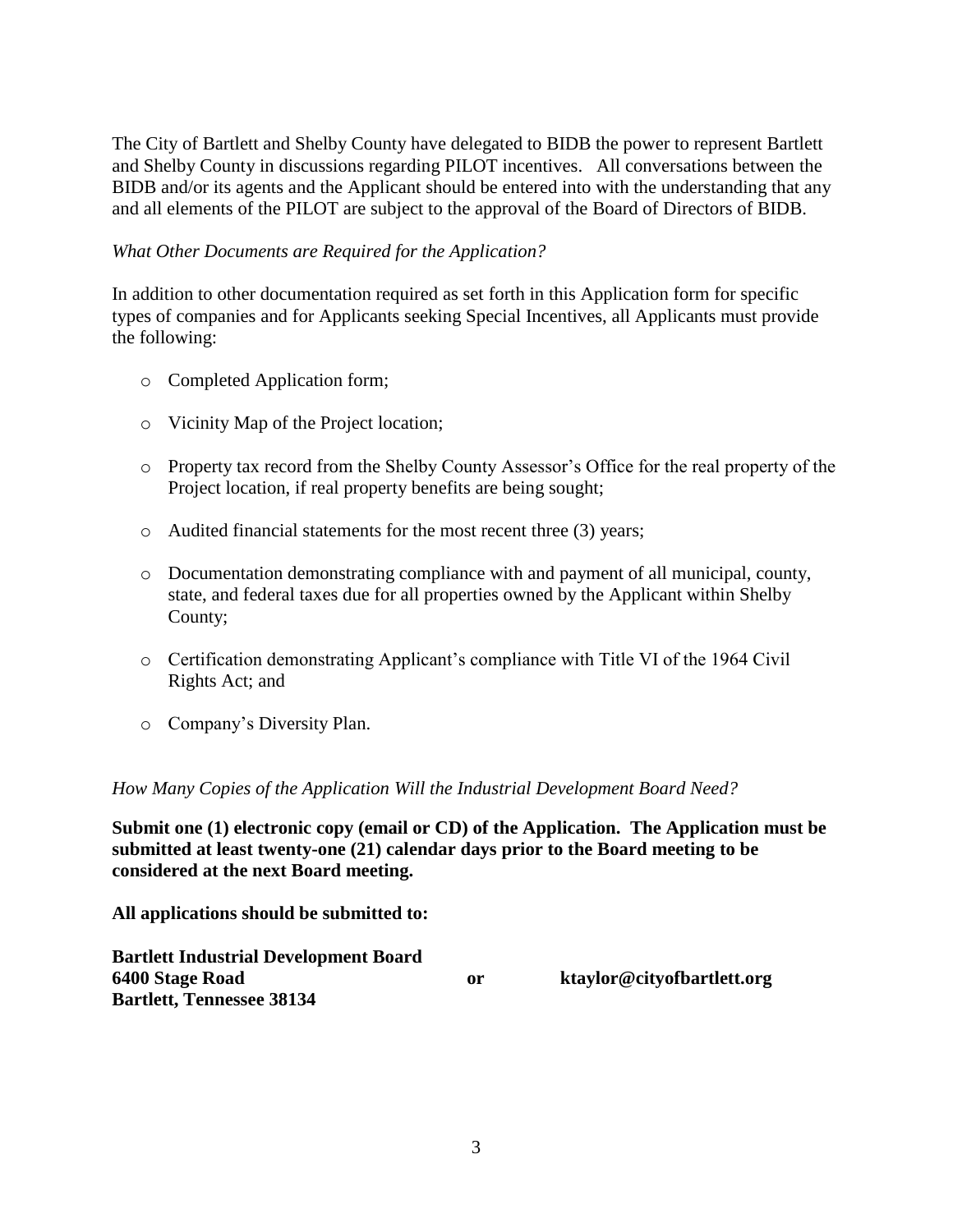#### **APPLICATION FOR PILOT BARTLETT INDUSTRIAL DEVELOPMENT BOARD OF CITY OF BARTLETT AND SHELBY COUNTY, TENNESSEE**

1. Applicant – *Any entity with legal or economic responsibility for the project proposed to be conveyed to BIDB in a PILOT Agreement and Lease Agreement*.

| Company Name:                                                                                                                                                                                                                                  |        |                                                            |
|------------------------------------------------------------------------------------------------------------------------------------------------------------------------------------------------------------------------------------------------|--------|------------------------------------------------------------|
| <b>Mailing Address:</b>                                                                                                                                                                                                                        |        |                                                            |
| State: <u>Zip:</u><br>City:                                                                                                                                                                                                                    |        |                                                            |
| Telephone: Fax:                                                                                                                                                                                                                                |        |                                                            |
| Federal Employer Identification Number:                                                                                                                                                                                                        |        |                                                            |
| Company Representative/Contact for this PILOT Application:                                                                                                                                                                                     |        |                                                            |
| Name:<br><u> 1989 - Johann Barbara, martin amerikan basal da</u>                                                                                                                                                                               | Title: | <u> 1989 - Johann Barn, amerikansk politiker (d. 1989)</u> |
| Mailing Address: (if different than company address)                                                                                                                                                                                           |        |                                                            |
| State: <u>Tip:</u> Zip:<br>City:                                                                                                                                                                                                               |        |                                                            |
| Telephone:                                                                                                                                                                                                                                     | Fax:   | <u> 1980 - Johann Barbara, martxa alemaniar arg</u>        |
|                                                                                                                                                                                                                                                |        |                                                            |
| Description of Principal Business:                                                                                                                                                                                                             |        |                                                            |
|                                                                                                                                                                                                                                                |        |                                                            |
| If foreign corporation, is it registered to do business in Tennessee?<br>Sponsor (if applicable) $-$ In a three-party PILOT transaction, the Sponsor is usually the fee owner of the<br>real property upon which the Project will be located): |        | Yes<br>No                                                  |
|                                                                                                                                                                                                                                                |        |                                                            |
| Company Name:<br><u> 1980 - Johann Barn, fransk politik (d. 1980)</u>                                                                                                                                                                          |        |                                                            |
|                                                                                                                                                                                                                                                |        |                                                            |
| State: <u>Zip:</u><br>City:                                                                                                                                                                                                                    |        |                                                            |
| Telephone: Fax:<br>Federal Employer Identification Number:                                                                                                                                                                                     |        | <u> 1989 - Johann Stein, fransk politiker (d. 1989)</u>    |
| Company Representative/Contact:                                                                                                                                                                                                                |        |                                                            |
| Name:                                                                                                                                                                                                                                          | Title: |                                                            |
| <u> 1989 - Johann Barnett, fransk politiker (</u><br>Mailing Address: (if different than company address)                                                                                                                                      |        |                                                            |
| City:                                                                                                                                                                                                                                          | State: | Zip:                                                       |
| <u>and the contract of the contract of the contract of the contract of the contract of the contract of the contract of the contract of the contract of the contract of the contract of the contract of the contract of the contr</u>           | Fax:   |                                                            |
| Telephone:<br>E-mail address:                                                                                                                                                                                                                  |        |                                                            |
| Description of Principal Business:                                                                                                                                                                                                             |        |                                                            |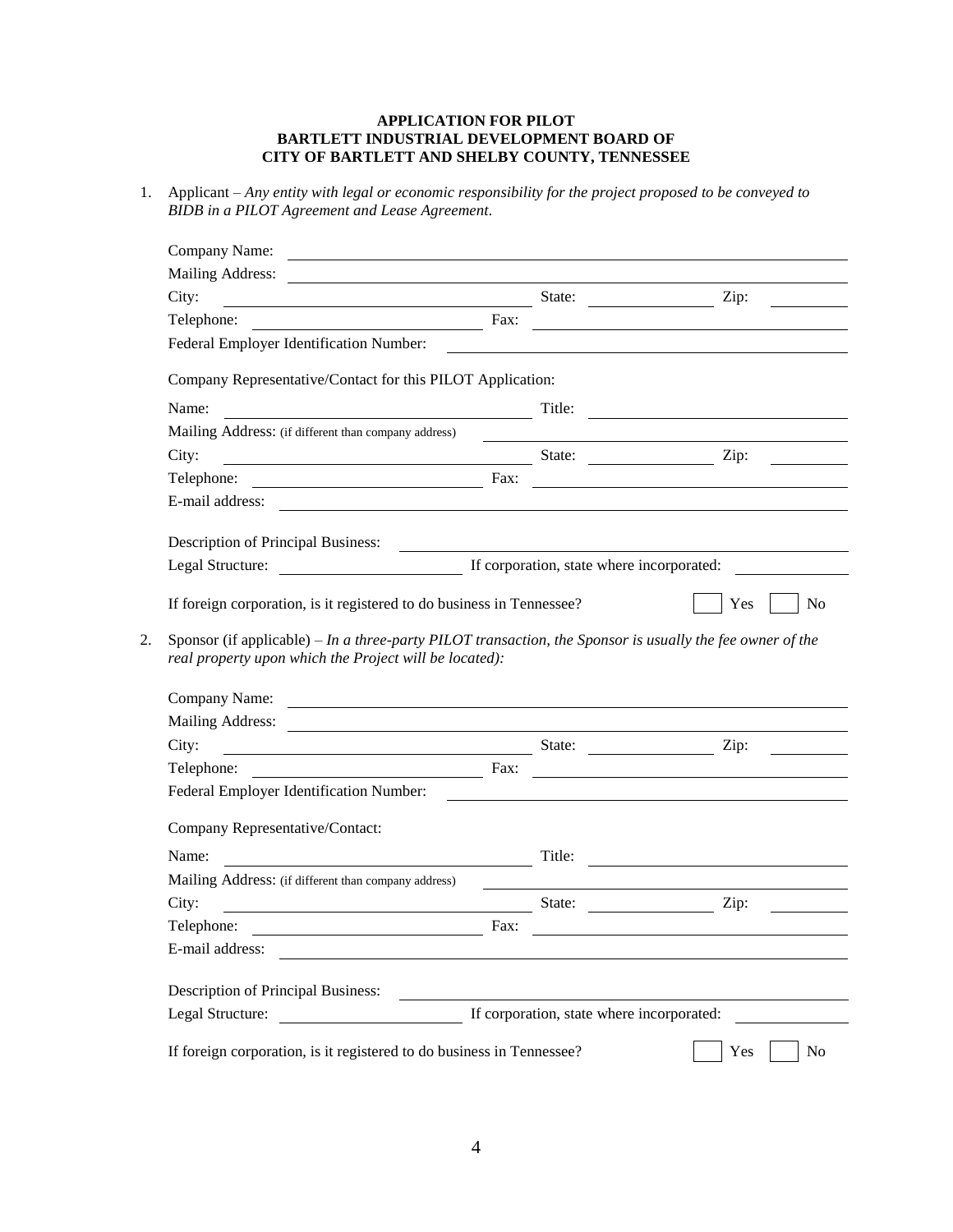3. Name outside professionals who will be involved in the Project on behalf of the Applicant and/or Sponsor.

| City:                             |                                     | State:<br><u> 2000 - Andrea Andrew Maria (h. 18</u>                                                                                                                                                                                                                                                                                                                                                                                               | Zip: |
|-----------------------------------|-------------------------------------|---------------------------------------------------------------------------------------------------------------------------------------------------------------------------------------------------------------------------------------------------------------------------------------------------------------------------------------------------------------------------------------------------------------------------------------------------|------|
| Telephone:                        |                                     | Fax:                                                                                                                                                                                                                                                                                                                                                                                                                                              |      |
|                                   |                                     | Does Applicant or Sponsor of the Project have an application pending or intend to apply for a PILOT or<br>industrial revenue bond financing for this project with any other board or community?:                                                                                                                                                                                                                                                  |      |
| Yes                               | N <sub>o</sub>                      |                                                                                                                                                                                                                                                                                                                                                                                                                                                   |      |
|                                   | communities:                        | A. Has Applicant or Sponsor of the Project obtained payment-in-lieu-of-tax incentive for any project by<br>this Board or any other Board or community in Tennessee? If yes, please list projects and                                                                                                                                                                                                                                              |      |
| Project Location:                 |                                     |                                                                                                                                                                                                                                                                                                                                                                                                                                                   |      |
| А.                                | <b>Street Address:</b>              |                                                                                                                                                                                                                                                                                                                                                                                                                                                   |      |
| В.<br>$\mathcal{C}$ .<br>D.<br>Е. | Current owner of the real property: | Vicinity Map – please attach with general location of site shown.<br>Location Detail - please attach site information from the Shelby County Assessor's website<br>showing the parcel(s) involved, their parcel numbers and other details.<br><u> 1989 - Johann Stein, mars an t-Amerikaansk kommunist (</u><br>If not already owned by Applicant, does the Applicant have an option to purchase the property?                                    |      |
| Yes                               | No                                  |                                                                                                                                                                                                                                                                                                                                                                                                                                                   |      |
| F.<br>Yes                         | N <sub>0</sub><br>If yes, list:     | Are there presently outstanding any options or liens with regard to the property?                                                                                                                                                                                                                                                                                                                                                                 |      |
|                                   | the PILOT program                   | Project Summary – describe the proposed project, including the company (i.e., corporate structure,<br>products/NAICS codes, history, locations), the activities to be performed at the PILOT location, the<br>facilities to be constructed/purchased/leased for the Project (if any), the personal property to be utilized for<br>the Project (if any), other locations under consideration for this Project, and the need for assistance through |      |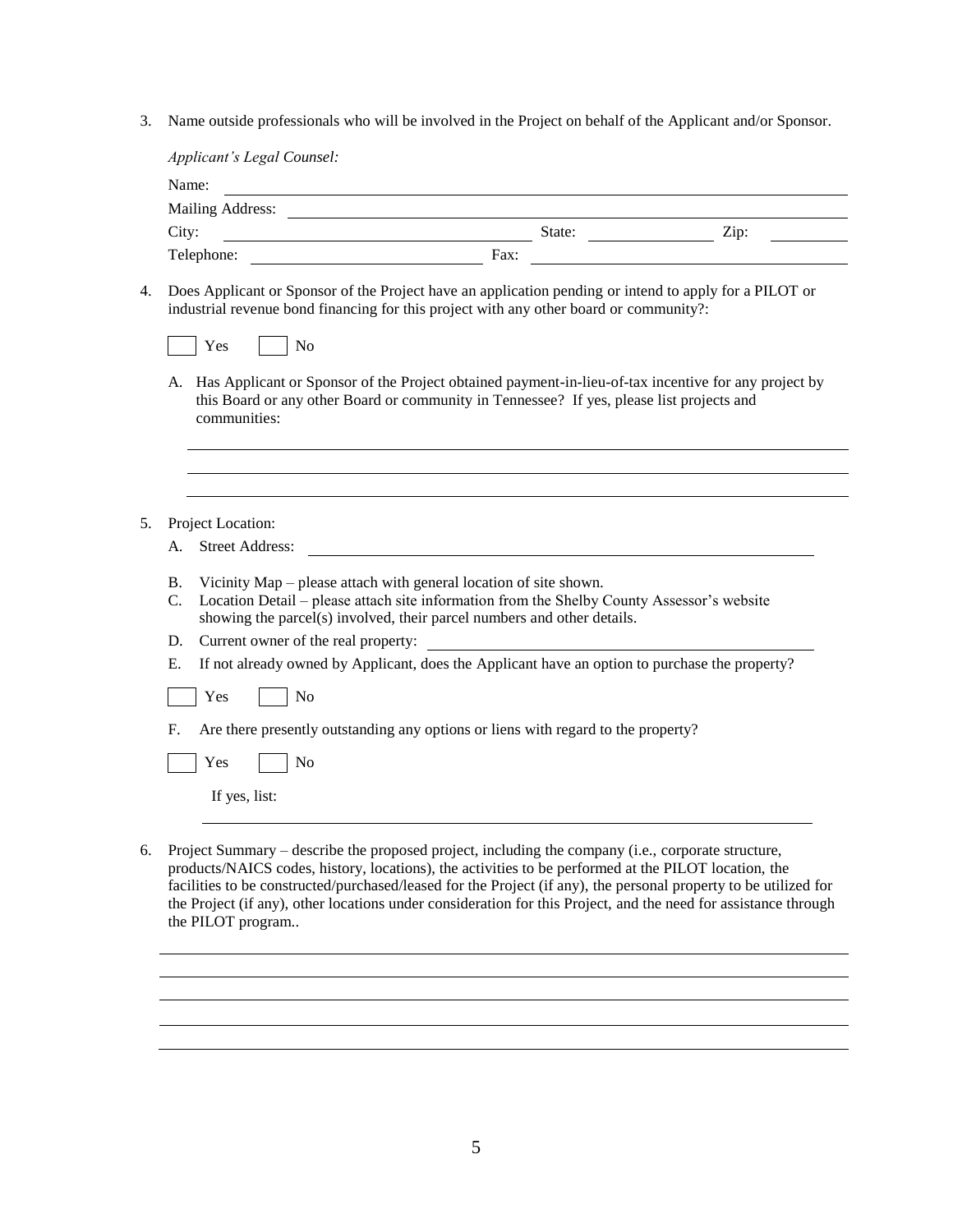Tax Information of Project Location if real property benefit is being sought: (Attach a copy of the latest property tax record from Shelby County Assessor's Office on the real property Project location). www.assessor.shelby.tn.us

| Tax Parcel ID number or numbers: |  |
|----------------------------------|--|
|                                  |  |
| <b>Current Assessed Value:</b>   |  |
|                                  |  |
| Current Annual Tax:              |  |
|                                  |  |

7. If any part of this Project involves the relocation/movement of existing Shelby County operations from one location to another, please provide the following:

|                                 | <b>Moving From</b> | <b>Moving To</b> |
|---------------------------------|--------------------|------------------|
| <b>Address</b>                  |                    |                  |
| <b>Parcel ID Number</b>         |                    |                  |
| <b>Square Feet Owned/Leased</b> |                    |                  |
| <b>Number Employees</b>         |                    |                  |

Please describe the relocation/expansion including which operations will be relocating, when they will be relocating and the type and extent of the expansion.

\_\_\_\_\_\_\_\_\_\_\_\_\_\_\_\_\_\_\_\_\_\_\_\_\_\_\_\_\_\_\_\_\_\_\_\_\_\_\_\_\_\_\_\_\_\_\_\_\_\_\_\_\_\_\_\_\_\_\_\_\_\_\_\_\_\_\_\_\_\_\_\_\_\_\_\_\_\_\_\_\_\_\_\_\_\_  $\overline{\phantom{a}}$  ,  $\overline{\phantom{a}}$  ,  $\overline{\phantom{a}}$  ,  $\overline{\phantom{a}}$  ,  $\overline{\phantom{a}}$  ,  $\overline{\phantom{a}}$  ,  $\overline{\phantom{a}}$  ,  $\overline{\phantom{a}}$  ,  $\overline{\phantom{a}}$  ,  $\overline{\phantom{a}}$  ,  $\overline{\phantom{a}}$  ,  $\overline{\phantom{a}}$  ,  $\overline{\phantom{a}}$  ,  $\overline{\phantom{a}}$  ,  $\overline{\phantom{a}}$  ,  $\overline{\phantom{a}}$ \_\_\_\_\_\_\_\_\_\_\_\_\_\_\_\_\_\_\_\_\_\_\_\_\_\_\_\_\_\_\_\_\_\_\_\_\_\_\_\_\_\_\_\_\_\_\_\_\_\_\_\_\_\_\_\_\_\_\_\_\_\_\_\_\_\_\_\_\_\_\_\_\_\_\_\_\_\_\_\_\_\_\_\_\_\_ \_\_\_\_\_\_\_\_\_\_\_\_\_\_\_\_\_\_\_\_\_\_\_\_\_\_\_\_\_\_\_\_\_\_\_\_\_\_\_\_\_\_\_\_\_\_\_\_\_\_\_\_\_\_\_\_\_\_\_\_\_\_\_\_\_\_\_\_\_\_\_\_\_\_\_\_\_\_\_\_\_\_\_\_\_\_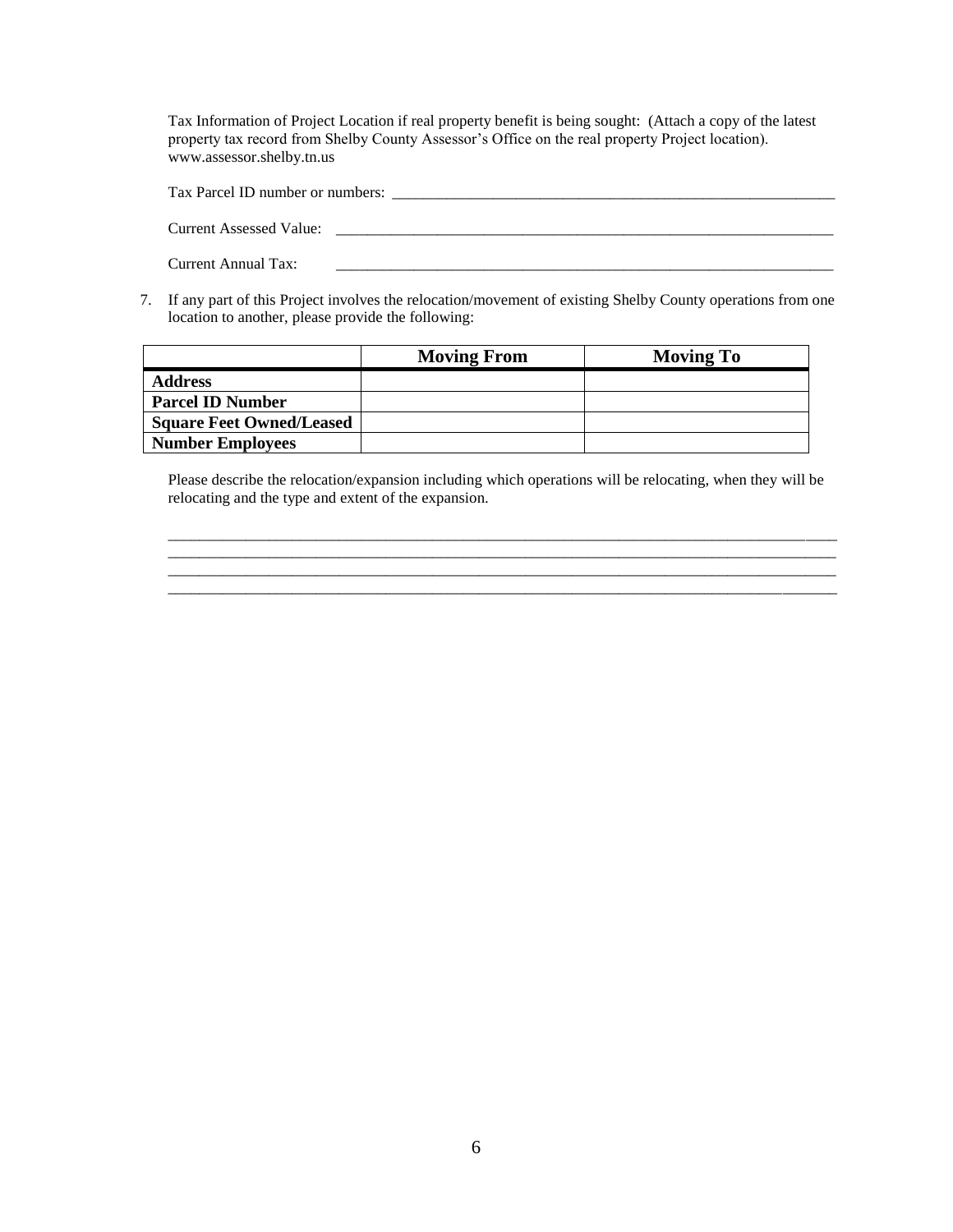8. Capital Investment:

| Category                                      | <b>Square Feet   Capital Investment</b> |
|-----------------------------------------------|-----------------------------------------|
| Land                                          |                                         |
| Site Preparation & Off-Site Improvements      |                                         |
| New Construction – Hard Costs                 |                                         |
| Renovation of Existing Structure – Hard Costs |                                         |
| <b>Soft Costs</b>                             |                                         |
| <b>TOTAL</b>                                  |                                         |

New Capital Expenditure - Real Property

# New Capital Expenditure – Personal Property<sup>1</sup>

| Group                                                           | <b>Capital Investment</b> |
|-----------------------------------------------------------------|---------------------------|
| 1 – Furniture, Fixtures, General Equipment & All Other          |                           |
| Property Not Listed in Another Group                            | \$                        |
| 2 – Computers, Copiers, Fax Machines, Peripherals & Tools       | <sup>\$</sup>             |
| 3 -- Molds, Dies & Jigs                                         | S                         |
| $\overline{4 - \text{Aircuit}^2}$ , Towers & Boats <sup>2</sup> | \$                        |
| 5 – Manufacturing Machinery                                     | \$                        |
| $6 - Bilboards$ , Tanks & Pipelines                             | S                         |
| $7 -$ Scrap Property <sup>2</sup>                               | \$                        |
| 8 – Raw Material <sup>2</sup> & Supplies <sup>2</sup>           | S                         |
| $9 - Vehicles2$                                                 | S                         |
| <b>TOTAL</b>                                                    | S                         |

Personal Property Moved to Project Site from Outside of Shelby County

| Group                                                     | <b>Depreciated Value</b> |
|-----------------------------------------------------------|--------------------------|
| 1 – Furniture, Fixtures, General Equipment & All Other    |                          |
| Property Not Listed in Another Group                      | S                        |
| 2 – Computers, Copiers, Fax Machines, Peripherals & Tools | \$.                      |
| 3 -- Molds, Dies & Jigs                                   | S                        |
| $4 -$ Aircraft <sup>2</sup> , Towers & Boats <sup>2</sup> | S                        |
| 5 – Manufacturing Machinery                               | \$                       |
| $6 - Bilboards$ , Tanks & Pipelines                       | S                        |
| $7 -$ Scrap Property <sup>2</sup>                         | S                        |
| 8 – Raw Material <sup>2</sup> & Supplies <sup>2</sup>     | S                        |
| $9 - Vehicles2$                                           | S                        |
| <b>TOTAL</b>                                              |                          |

Notes:

1

 $\_$  ,  $\_$  ,  $\_$  ,  $\_$  ,  $\_$  ,  $\_$  ,  $\_$  ,  $\_$  ,  $\_$  ,  $\_$  ,  $\_$  ,  $\_$  ,  $\_$  ,  $\_$  ,  $\_$  ,  $\_$  ,  $\_$  ,  $\_$  ,  $\_$  ,  $\_$  ,  $\_$  ,  $\_$  ,  $\_$  ,  $\_$  ,  $\_$  ,  $\_$  ,  $\_$  ,  $\_$  ,  $\_$  ,  $\_$  ,  $\_$  ,  $\_$  ,  $\_$  ,  $\_$  ,  $\_$  ,  $\_$  ,  $\_$  ,

<sup>2</sup> Not eligible for inclusion in the BIDB PILOT Program.

9. Project Construction:

For more information see the Shelby County Assessor of Property's website.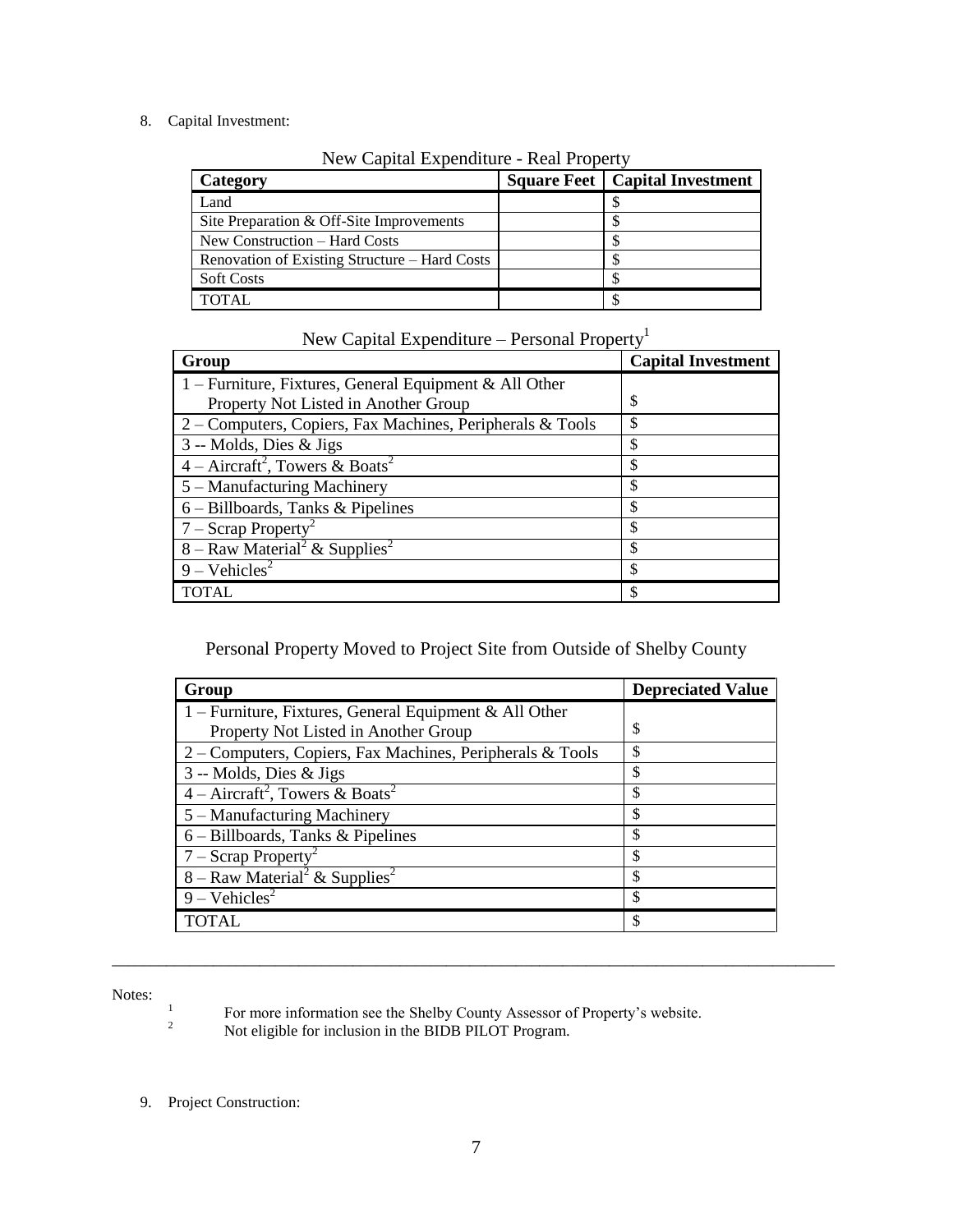| А. | Current zoning of Project Location: |  |
|----|-------------------------------------|--|
|    | Required Zoning:                    |  |

B. Describe any off-site and/or publicly owned infrastructure requirements:

| Water:          |
|-----------------|
|                 |
|                 |
| Sanitary Sewer: |
|                 |
|                 |
| Streets:        |
|                 |
|                 |
| Storm Sewer:    |
|                 |
|                 |
| Other:          |
|                 |
|                 |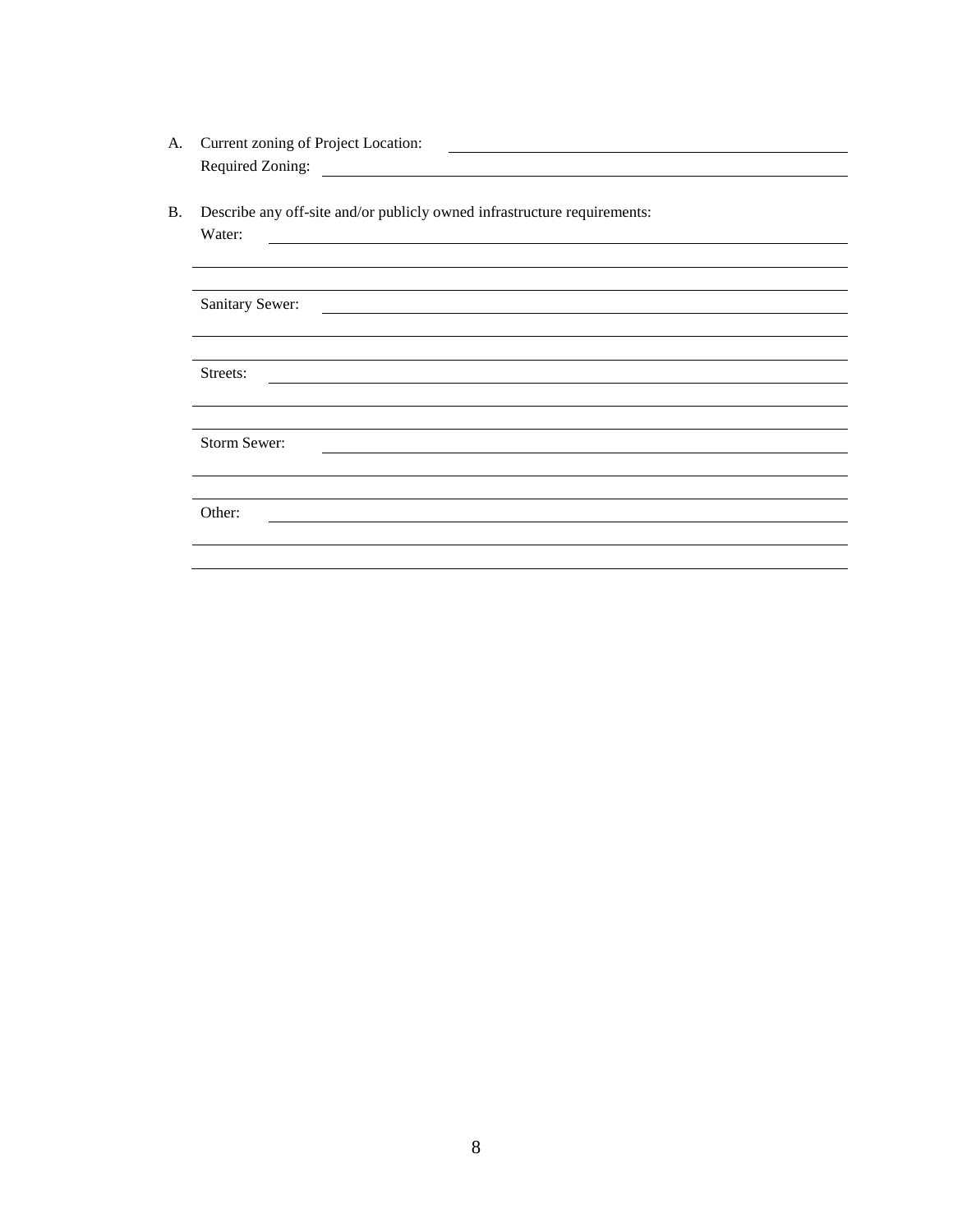#### **PROJECT EMPLOYMENT**

*Please complete Section 11*. In determining the number of jobs for this Project, please use the following definitions:

**Average Annual Basis** – If employment varies during the year calculate the annual average number of jobs based upon summing the total number of jobs employed by the Project on the first day of each calendar month during the calendar year then dividing by 12.

**Full-time Job** – Any job position that provides employment of 1,600 hours or more within a year that is employed directly by the Applicant or employed by a contract employer on behalf of the Applicant.

**Full-Time Equivalent (FTE)** – A combination of permanent job positions that together provide 1,600 or more hours of employment within a year. For example, two jobs that provide 800 hours of employment each equal one Full-Time Equivalent Job.

**Annual Wage** – The total annual pay for a job position including budgeted, regularly occurring paid overtime, paid vacation, and paid holidays.

# **PILOT Job Eligibility Notes:**

**Benefits** – Generally, non-wage compensation provided to Project employees in addition to their normal wages or salaries, must include at a minimum medical benefits where the employer pays at least 50% of the cost of the medical insurance premium for those jobs to be considered as a PILOT Project job in determining PILOT eligibility and compliance.

**Wages** – Generally, the wage received by an employee or Contract Employee must be at least \$10 per hour for that job to be considered as a PILOT Project job in determining PILOT eligibility and compliance.

**Jobs** – New jobs must be employed within the Ramp Up Period of the PILOT, customarily two (2) years. If jobs created beyond the Ramp Up Period are to be considered, additional copies of Section 11 must be submitted showing the annual average basis jobs for each additional year of ramp up.

These terms and definitions are subject to any qualifications and exceptions set forth in the BIDB PILOT Program Policies and Procedures.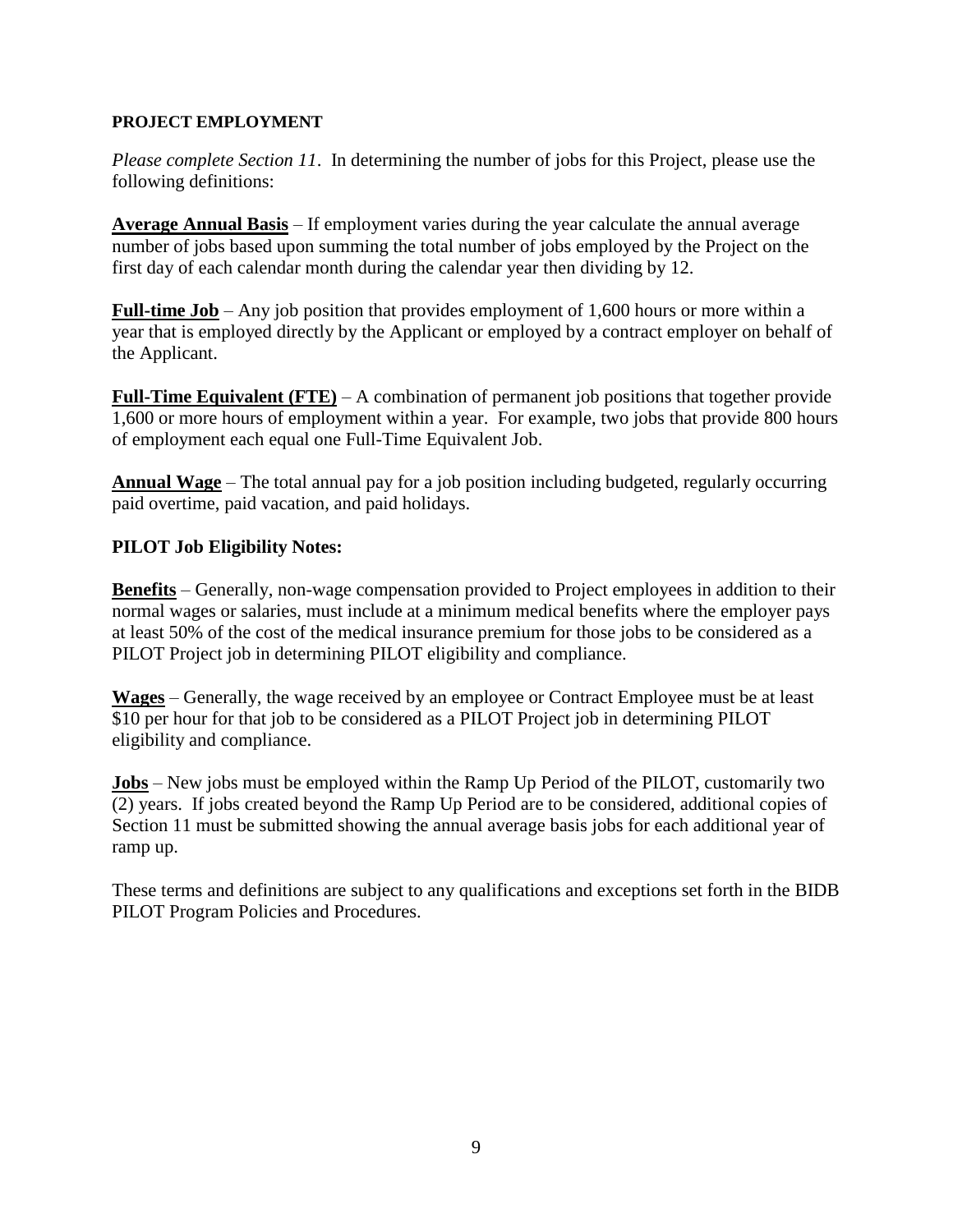# **11. PROJECT EMPLOYMENT**

|                 | <b>Average Annual Base</b><br><b>Annual Overtime/</b><br>Pay*<br># of<br><b>Incentive Pay</b> |      |              |      | <b>Annual Benefits**</b> | <b>Annual Total</b><br>Compensation |              |      |              |
|-----------------|-----------------------------------------------------------------------------------------------|------|--------------|------|--------------------------|-------------------------------------|--------------|------|--------------|
| <b>Position</b> | <b>Workers</b>                                                                                | Each | <b>Total</b> | Each | <b>Total</b>             | Each                                | <b>Total</b> | Each | <b>Total</b> |
|                 |                                                                                               |      |              |      |                          |                                     |              |      |              |
|                 |                                                                                               |      |              |      |                          |                                     |              |      |              |
|                 |                                                                                               |      |              |      |                          |                                     |              |      |              |
|                 |                                                                                               |      |              |      |                          |                                     |              |      |              |
|                 |                                                                                               |      |              |      |                          |                                     |              |      |              |
|                 |                                                                                               |      |              |      |                          |                                     |              |      |              |
|                 |                                                                                               |      |              |      |                          |                                     |              |      |              |
|                 |                                                                                               |      |              |      |                          |                                     |              |      |              |
|                 |                                                                                               |      |              |      |                          |                                     |              |      |              |
|                 |                                                                                               |      |              |      |                          |                                     |              |      |              |
|                 |                                                                                               |      |              |      |                          |                                     |              |      |              |
|                 |                                                                                               |      |              |      |                          |                                     |              |      |              |
|                 |                                                                                               |      |              |      |                          |                                     |              |      |              |
| <b>Total</b>    |                                                                                               |      |              |      |                          |                                     |              |      |              |
| Average         |                                                                                               |      |              |      |                          |                                     |              |      |              |

*\*Includes paid overtime, paid holidays and vacation pay. Does not include discretionary bonus or stock options.*

*\*\*Includes health insurance, dental insurance, 401K plans, paid sick leave, bonus compensation, etc.*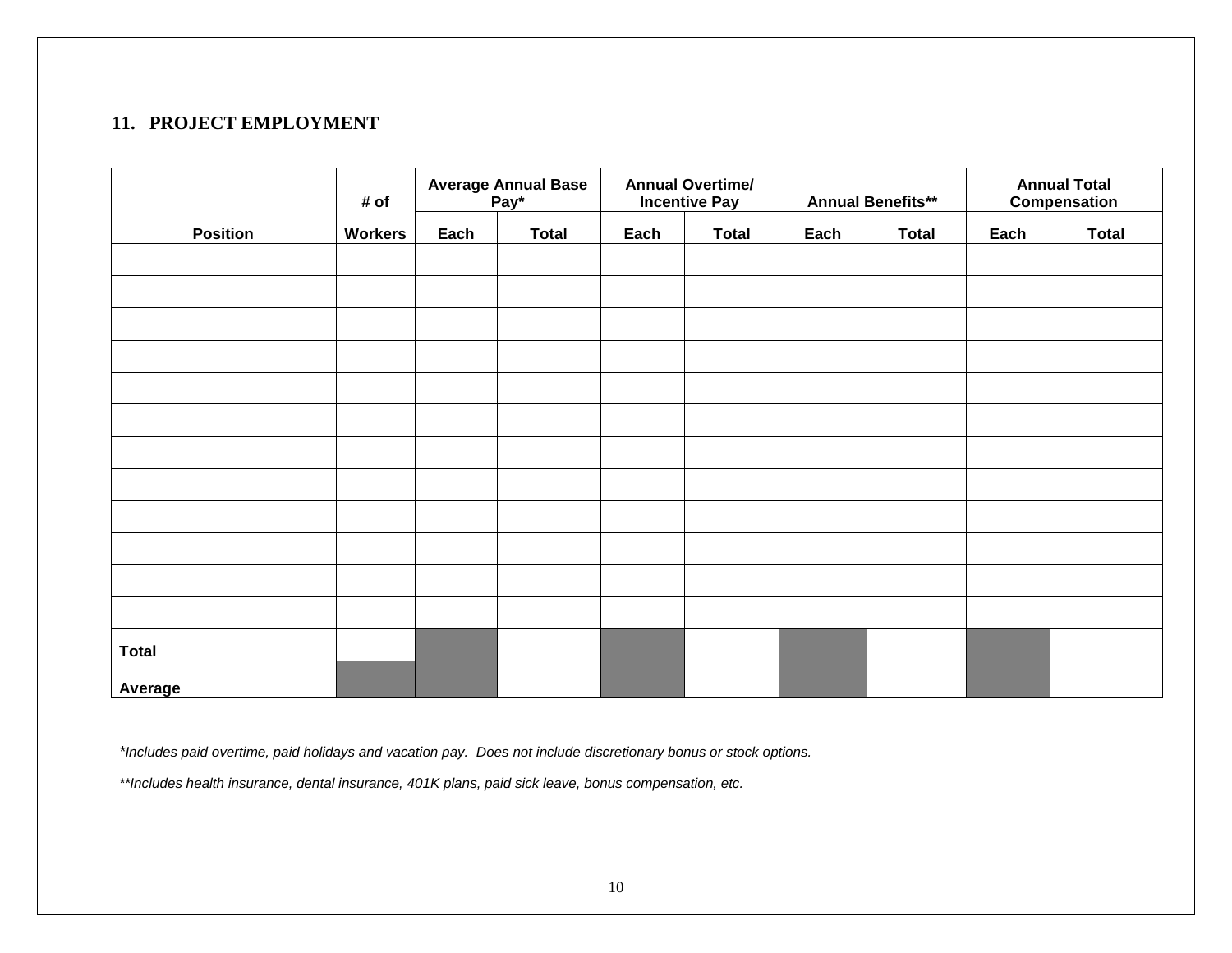# **12. CURRENT EMPLOYMENT – if applicable (expansions/relocations within Shelby County)**

|                 | # of           | <b>Average Annual Base</b><br>Pay* |              | <b>Annual Overtime/</b><br><b>Incentive Pay</b> |              | <b>Annual Benefits**</b> |              | <b>Annual Total</b><br>Compensation |              |
|-----------------|----------------|------------------------------------|--------------|-------------------------------------------------|--------------|--------------------------|--------------|-------------------------------------|--------------|
| <b>Position</b> | <b>Workers</b> | Each                               | <b>Total</b> | Each                                            | <b>Total</b> | Each                     | <b>Total</b> | Each                                | <b>Total</b> |
|                 |                |                                    |              |                                                 |              |                          |              |                                     |              |
|                 |                |                                    |              |                                                 |              |                          |              |                                     |              |
|                 |                |                                    |              |                                                 |              |                          |              |                                     |              |
|                 |                |                                    |              |                                                 |              |                          |              |                                     |              |
|                 |                |                                    |              |                                                 |              |                          |              |                                     |              |
|                 |                |                                    |              |                                                 |              |                          |              |                                     |              |
|                 |                |                                    |              |                                                 |              |                          |              |                                     |              |
|                 |                |                                    |              |                                                 |              |                          |              |                                     |              |
|                 |                |                                    |              |                                                 |              |                          |              |                                     |              |
|                 |                |                                    |              |                                                 |              |                          |              |                                     |              |
|                 |                |                                    |              |                                                 |              |                          |              |                                     |              |
|                 |                |                                    |              |                                                 |              |                          |              |                                     |              |
|                 |                |                                    |              |                                                 |              |                          |              |                                     |              |
|                 |                |                                    |              |                                                 |              |                          |              |                                     |              |
|                 |                |                                    |              |                                                 |              |                          |              |                                     |              |
| <b>Total</b>    |                |                                    |              |                                                 |              |                          |              |                                     |              |
| Average         |                |                                    |              |                                                 |              |                          |              |                                     |              |

*\*Includes paid overtime, paid holidays, and vacation pay. Does not include discretionary bonus or stock options.*

*\*\*Includes health insurance, dental insurance, 401K plans, paid sick leave, bonus compensation, etc.*